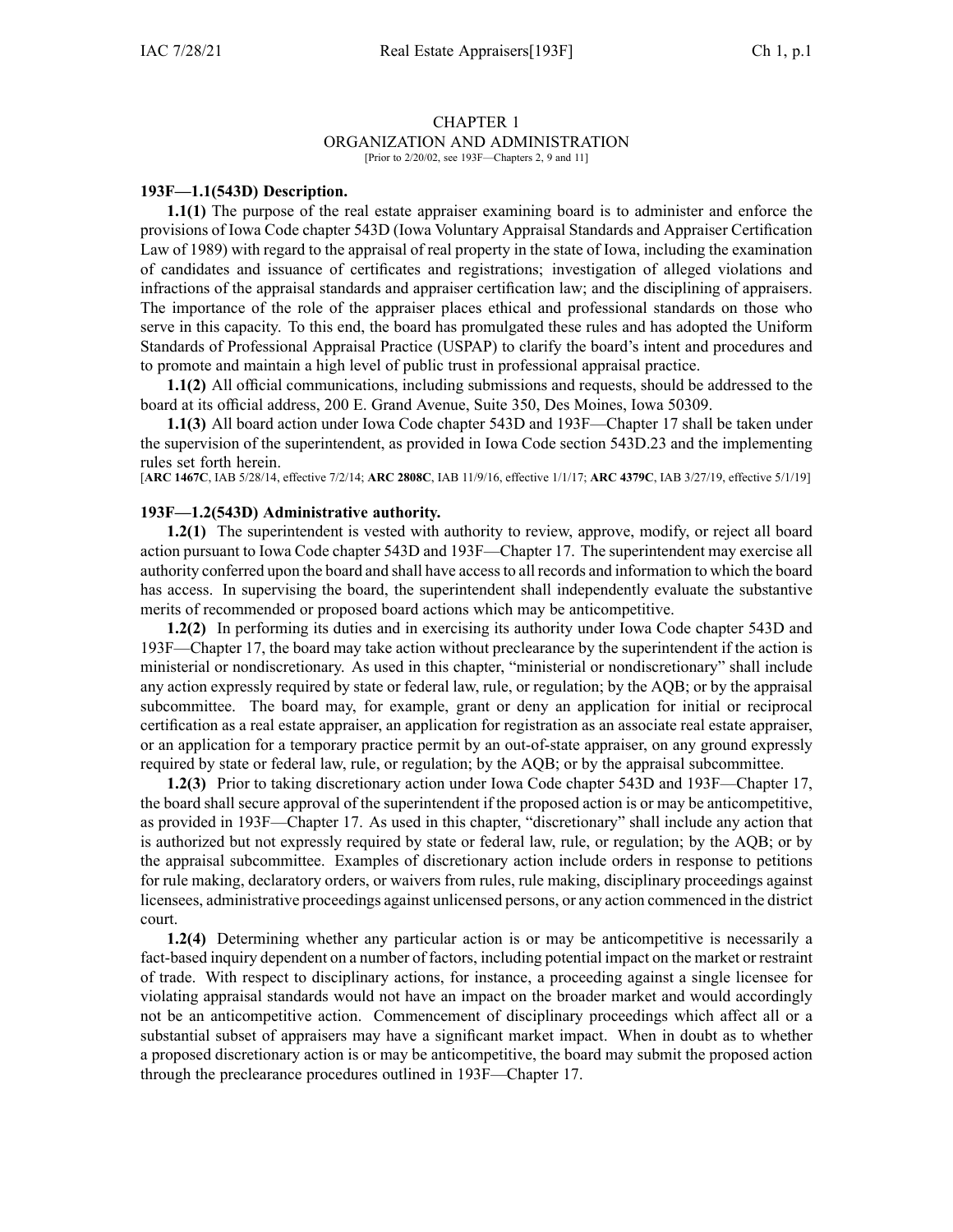**1.2(5)** A person aggrieved by any final action of the board taken under Iowa Code chapter [543D](https://www.legis.iowa.gov/docs/ico/chapter/2016/543D.pdf) or [193F—Chapter](https://www.legis.iowa.gov/docs/iac/chapter/193F.17.pdf) 17 may appeal that action to the superintendent within 20 days of the date the board issues the action.

*a.* The appeal process applies whether the board action at issue was ministerial or nondiscretionary, or discretionary, and whether the proposed action was or was not submitted through <sup>a</sup> preclearance process before the superintendent.

*b.* No person aggrieved by <sup>a</sup> final action of the board may seek judicial review of that action without first appealing the action to the superintendent, as more fully described in [193F—Chapter](https://www.legis.iowa.gov/docs/iac/chapter/193F.17.pdf) 17.

*c.* Records, filings, and requests for public information. Final board action, regardless of whether such board action is ministerial, nondiscretionary, or discretionary, shall be immediately effective when issued by the board but is subject to review or appeal to the superintendent as permitted by and in accordance with [193F—Chapter](https://www.legis.iowa.gov/docs/iac/chapter/193F.17.pdf) 17. If <sup>a</sup> timely review is initiated or <sup>a</sup> timely appeal is taken, the effectiveness of such final board action shall be delayed during the pendency of such review or appeal. [**ARC [1467C](https://www.legis.iowa.gov/docs/aco/arc/1467C.pdf)**, IAB 5/28/14, effective 7/2/14; **ARC [2808C](https://www.legis.iowa.gov/docs/aco/arc/2808C.pdf)**, IAB 11/9/16, effective 1/1/17; **ARC [4379C](https://www.legis.iowa.gov/docs/aco/arc/4379C.pdf)**, IAB 3/27/19, effective 5/1/19; **ARC [5237C](https://www.legis.iowa.gov/docs/aco/arc/5237C.pdf)**, IAB 10/21/20, effective 11/25/20; **ARC [5484C](https://www.legis.iowa.gov/docs/aco/arc/5484C.pdf)**, IAB 2/24/21, effective 3/31/21]

**193F—1.3(543D) Annual meeting.** The annual meeting of the board shall be the first meeting scheduled after April 30. At this time, the chairperson and vice chairperson shall be elected to serve until their successors are elected.

[**ARC [1467C](https://www.legis.iowa.gov/docs/aco/arc/1467C.pdf)**, IAB 5/28/14, effective 7/2/14]

**193F—1.4(543D) Other meetings.** In addition to the annual meeting, and in addition to other meetings, the time and place of which may be fixed by resolution of the board, any meeting may be called by the chairperson of the board or by joint call of <sup>a</sup> majority of its members. [**ARC [1467C](https://www.legis.iowa.gov/docs/aco/arc/1467C.pdf)**, IAB 5/28/14, effective 7/2/14]

## **193F—1.5(543D) Executive officer's duties.**

**1.5(1)** The executive officer shall cause complete records to be kept of applications for examination and registration, certificates and permits granted, and all necessary information in regard thereto.

**1.5(2)** The executive officer shall determine when the legal requirements for certification and registration have been satisfied with regard to issuance of certificates or registrations, and the executive officer shall submit to the board any questionable application.

**1.5(3)** The executive officer shall keep accurate minutes of the meetings of the board. The executive officer shall keep <sup>a</sup> list of the names of persons issued certificates as certified general real property appraisers, certified residential real property appraisers and associate real property appraisers.

**193F—1.6(543D) Records, filings, and requests for public information.** Unless otherwise specified by the rules of the department of commerce, the board is the principal custodian of its own agency orders, statements of law or policy issued by the board, legal documents, and other public documents on file with the board.

**1.6(1)** Any person may examine public records promulgated or maintained by the board at its office during regular business hours as specified in [193F—Chapter](https://www.legis.iowa.gov/docs/iac/chapter/193F.25.pdf) 25.

**1.6(2)** Records, documents and other information may be gathered, stored, and available in electronic format. Information, various forms, documents, and the law and rules may be reviewed or obtained anytime by the public from the board's Internet website located at [idob.state.ia.us/reap](https://idob.state.ia.us/reap).

**1.6(3)** Deadlines. Unless the context requires otherwise, any deadline for filing <sup>a</sup> document shall be extended to the next working day when the deadline falls on <sup>a</sup> Saturday, Sunday, or official state holiday. [**ARC [1467C](https://www.legis.iowa.gov/docs/aco/arc/1467C.pdf)**, IAB 5/28/14, effective 7/2/14; **ARC [4379C](https://www.legis.iowa.gov/docs/aco/arc/4379C.pdf)**, IAB 3/27/19, effective 5/1/19]

#### **193F—1.7(543D) Adoption, amendment or repeal of administrative rules.**

**1.7(1)** The board shall adopt, amend or repeal its administrative rules in accordance with the provisions of Iowa Code section [17A.4](https://www.legis.iowa.gov/docs/ico/section/17A.4.pdf). Prior to the adoption, amendment or repeal of any rule of the board, any interested person, as described in Iowa Code section [17A.4\(1\)](https://www.legis.iowa.gov/docs/ico/section/17A.4.pdf)*"b,"* may submit any data, views, or arguments in writing concerning such rule or may reques<sup>t</sup> to make an oral presentation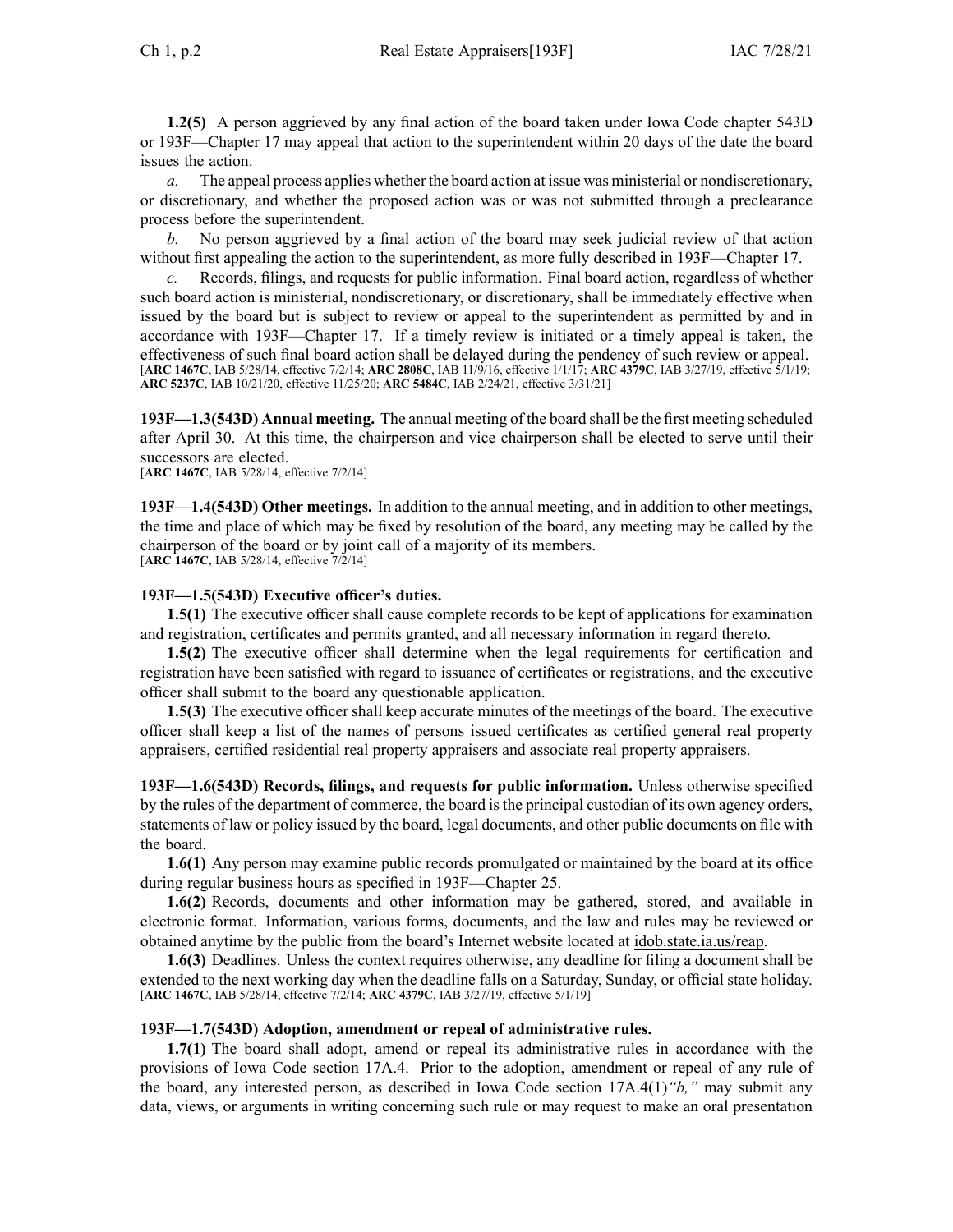concerning such rule. Such written comments or requests to make oral presentations shall be filed with the board at its official address and shall clearly state:

*a.* The name, address, and telephone number of the person or agency authoring the comment or request;

*b.* The number and title of the proposed rule, which is the subject of the comment or reques<sup>t</sup> as given in the Notice of Intended Action;

*c.* The general content of the oral presentation. A separate comment or reques<sup>t</sup> to make an oral presentation shall be made for each proposed rule to which remarks are to be asserted.

**1.7(2)** The receipt and acceptance for consideration of written comments and requests to make oral presentations shall be acknowledged by the board.

**1.7(3)** Written comments received after the deadline set forth in the Notice of Intended Action may be accepted by the board although their consideration is not assured. Requests to make an oral presentation received after the deadline shall not be accepted and shall be returned to the requester.

**193F—1.8(22) Public records and fair information practices.** Rescinded **ARC 4379C**, IAB [3/27/19](https://www.legis.iowa.gov/docs/aco/bulletin/03-27-2019.pdf), effective 5/1/19.

**193F—1.9(68B) Sales of goods and services.** Rescinded **ARC 4379C**, IAB [3/27/19](https://www.legis.iowa.gov/docs/aco/bulletin/03-27-2019.pdf), effective 5/1/19.

**193F—1.10(17A) Petitions for rule making.** Rescinded **ARC 4379C**, IAB [3/27/19](https://www.legis.iowa.gov/docs/aco/bulletin/03-27-2019.pdf), effective 5/1/19.

**193F—1.11(17A) Declaratory orders.** Rescinded **ARC 4379C**, IAB [3/27/19](https://www.legis.iowa.gov/docs/aco/bulletin/03-27-2019.pdf), effective 5/1/19.

**193F—1.12(252J,261) Denial of issuance or renewal of license for nonpayment of child support or student loan.** Rescinded **ARC 4379C**, IAB [3/27/19](https://www.legis.iowa.gov/docs/aco/bulletin/03-27-2019.pdf), effective 5/1/19.

**193F—1.13(17A) Waivers and variances.** Rescinded **ARC 4379C**, IAB [3/27/19](https://www.legis.iowa.gov/docs/aco/bulletin/03-27-2019.pdf), effective 5/1/19.

**193F—1.14(543D,17A,272C) Investigations and investigatory subpoenas.** Rescinded **ARC 4379C**, IAB [3/27/19](https://www.legis.iowa.gov/docs/aco/bulletin/03-27-2019.pdf), effective 5/1/19.

**193F—1.15(543D,17A,272C) Contested case procedures.** Rescinded **ARC 4379C**, IAB [3/27/19](https://www.legis.iowa.gov/docs/aco/bulletin/03-27-2019.pdf), effective 5/1/19.

**193F—1.16(272C) Impaired licensees.** Rescinded **ARC 4379C**, IAB [3/27/19](https://www.legis.iowa.gov/docs/aco/bulletin/03-27-2019.pdf), effective 5/1/19.

**193F—1.17(543D) Types of appraiser classifications.** There are three types of appraiser classifications:

1. Associate real property appraiser. This classification consists of those persons who meet the requirements of 193F—Chapter 4.

2. Certified residential real property appraiser. This classification consists of those persons who meet the requirements of 193F—Chapter 5.

3. Certified general real property appraiser. This classification consists of those persons who meet the requirements of 193F—Chapter 6.

[**ARC [7774B](https://www.legis.iowa.gov/docs/aco/arc/7774B.pdf)**, IAB 5/20/09, effective 6/24/09]

## **193F—1.18(543D) Qualified state appraiser certifying agency.**

**1.18(1)** The real estate appraiser examining board is <sup>a</sup> state appraiser certifying agency in compliance with Title XI of the Financial Institutions Reform, Recovery, and Enforcement Act of 1989 (FIRREA). As <sup>a</sup> result, persons who are issued certificates by the board to practice as certified real estate appraisers are authorized under federal law to perform appraisal services for federally related transactions and are identified as such in the National Registry maintained by the Appraisal Subcommittee (ASC).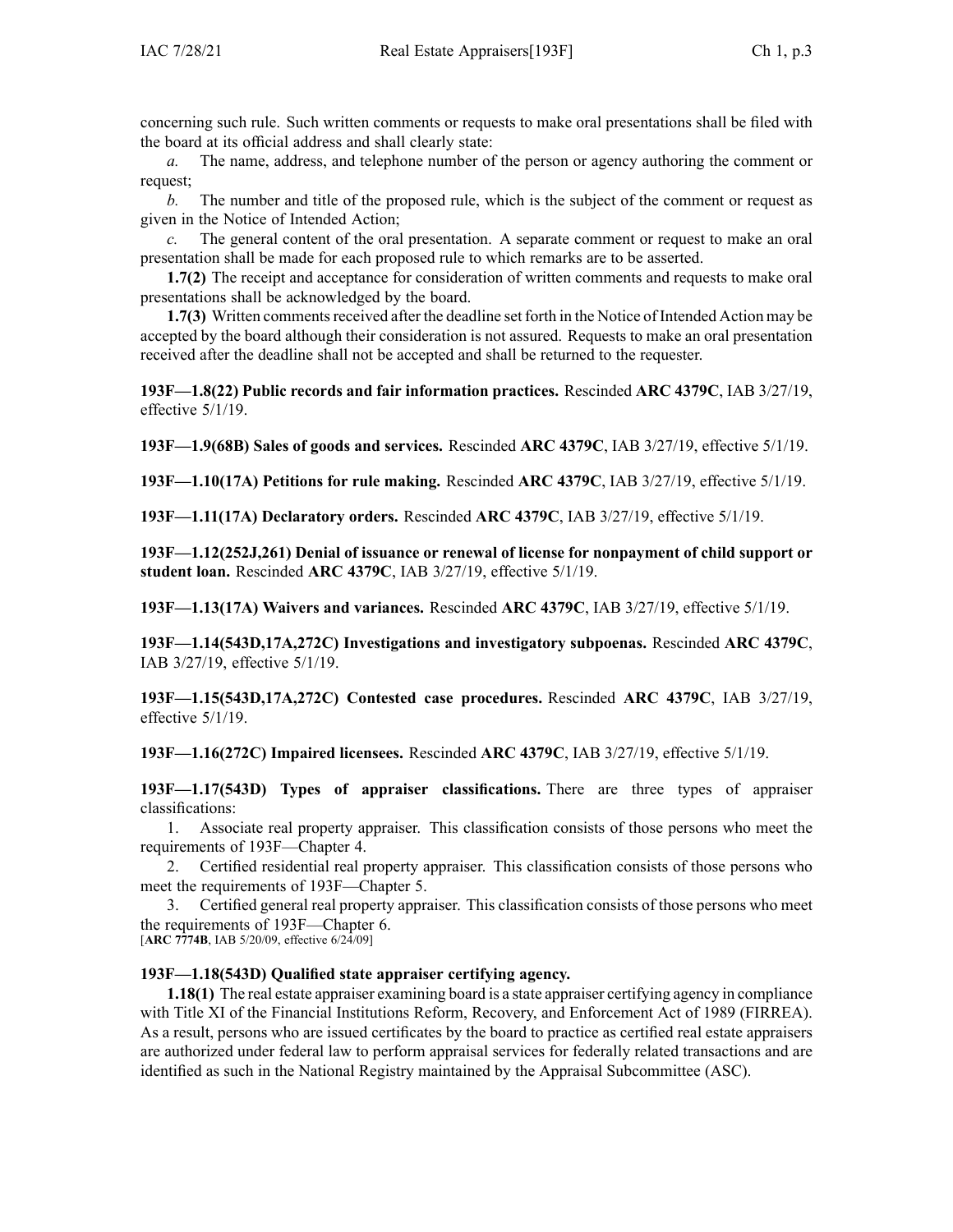**1.18(2)** The board must adhere to the criteria established by the Appraiser Qualifications Board (AQB) of the Appraisal Foundation when registering associate appraisers or certifying certified appraisers under Iowa Code chapter [543D](https://www.legis.iowa.gov/docs/ico/chapter/543D.pdf).

[**ARC [1467C](https://www.legis.iowa.gov/docs/aco/arc/1467C.pdf)**, IAB 5/28/14, effective 7/2/14]

# **193F—1.19(543D) May 1, 2018, criteria.**

**1.19(1)** Effective on and after May 1, 2018, the AQB has changed the criteria for eligibility for certification as <sup>a</sup> certified appraiser. No person may be certified as <sup>a</sup> certified appraiser on or after May 1, 2018, unless the person is eligible under the most recent criteria.

**1.19(2)** The May 1, 2018, criteria were adopted by the AQB in 2018 and have been widely disseminated, including on the board's website at: [idob.state.ia.us/reap/](http://idob.state.ia.us/reap/). The May 1, 2018, criteria modify the conditions under which applicants for certification are eligible to take the required examinations.

[**ARC [1467C](https://www.legis.iowa.gov/docs/aco/arc/1467C.pdf)**, IAB 5/28/14, effective 7/2/14; **ARC [4169C](https://www.legis.iowa.gov/docs/aco/arc/4169C.pdf)**, IAB 12/5/18, effective 1/9/19]

## **193F—1.20(543D) Application and work product deadlines.**

**1.20(1)** *Summary of registration requirements for registration as an associate.* The associate appraiser and supervisory appraiser provisions are more fully set out in [193F—Chapters](https://www.legis.iowa.gov/docs/iac/chapter/193F.4.pdf) 4 and [15](https://www.legis.iowa.gov/docs/iac/chapter/193F.15.pdf), respectively. Before submitting an application for registration with the board, <sup>a</sup> person seeking registration as an associate appraiser must complete 75 hours of appraisal education and secure <sup>a</sup> qualified supervisory appraiser. An associate appraiser applicant who submits an application to the board office must have completed all required qualifying education and the supervisory appraiser/associate coursework prior to submitting an application for registration.

**1.20(2)** *Summary of certification requirements.* As more fully set out in [193F—Chapters](https://www.legis.iowa.gov/docs/iac/chapter/193F.3.pdf) 3, [5](https://www.legis.iowa.gov/docs/iac/chapter/193F.5.pdf), and [6](https://www.legis.iowa.gov/docs/iac/chapter/193F.6.pdf), <sup>a</sup> person who is in the process of completing the education, experience, and examination required for certification as <sup>a</sup> certified appraiser may not submit an application for certification to the board until all prerequisites have been satisfactorily completed. The prerequisites include the following: qualifying college and core criteria appraiser education, qualifying examination, 1,500 hours of qualifying experience in <sup>a</sup> minimum of 12 months for residential appraisers or 3,000 hours of qualifying experience in <sup>a</sup> minimum of 18 months for general appraisers, and work product review. Work product review requires numerous steps, as provided in [193F—5.6](https://www.legis.iowa.gov/docs/iac/rule/193F.5.6.pdf)(543D) and [193F—6.6\(](https://www.legis.iowa.gov/docs/iac/rule/193F.6.6.pdf)543D). The work product review process includes the applicant's submission of <sup>a</sup> work product experience log to the board; the board's selection of three appraisals to review; communication of the selected appraisals to the applicant; the applicant's submission of the three appraisals and associated work files to the board in electronic and paper formats; review of the appraisals and work files by <sup>a</sup> reviewer retained by the board; the reviewer's submission of review reports to the board; <sup>a</sup> meeting between the applicant, the applicant's supervisor, and the board's work product review committee; <sup>a</sup> formal board vote at <sup>a</sup> board meeting; and communication of approval, denial, or deferral to the applicant. All of these steps must be completed before an applicant with approved work product can submit an application for certification to the board office. If the applicant's supervisor is unable to attend the work product review meeting, the applicant, or the applicant's supervisor, must submit the circumstances surrounding the absence to the executive officer so that it may be determined if the work product review meeting should be rescheduled.

[**ARC [1467C](https://www.legis.iowa.gov/docs/aco/arc/1467C.pdf)**, IAB 5/28/14, effective 7/2/14; **ARC [4169C](https://www.legis.iowa.gov/docs/aco/arc/4169C.pdf)**, IAB 12/5/18, effective 1/9/19; **ARC [4707C](https://www.legis.iowa.gov/docs/aco/arc/4707C.pdf)**, IAB 10/9/19, effective 11/13/19; **ARC [5785C](https://www.legis.iowa.gov/docs/aco/arc/5785C.pdf)**, IAB 7/28/21, effective 9/1/21]

**193F—1.21(543D) National criminal history check.** All applicants for any of the classifications listed in [193F—1.17](https://www.legis.iowa.gov/docs/iac/rule/193F.1.17.pdf)(543D), including an applicant seeking to upgrade from <sup>a</sup> certified residential credential to <sup>a</sup> certified general credential, must satisfactorily complete <sup>a</sup> state and national criminal history check as <sup>a</sup> condition of registration as an associate real property appraiser, certification as <sup>a</sup> residential, or certification as or upgrade to <sup>a</sup> general real property appraiser. The applicant shall authorize release of the results of the criminal history check to the board. If the criminal history check was not completed within 180 calendar days prior to the date the license application is received by the board, the board may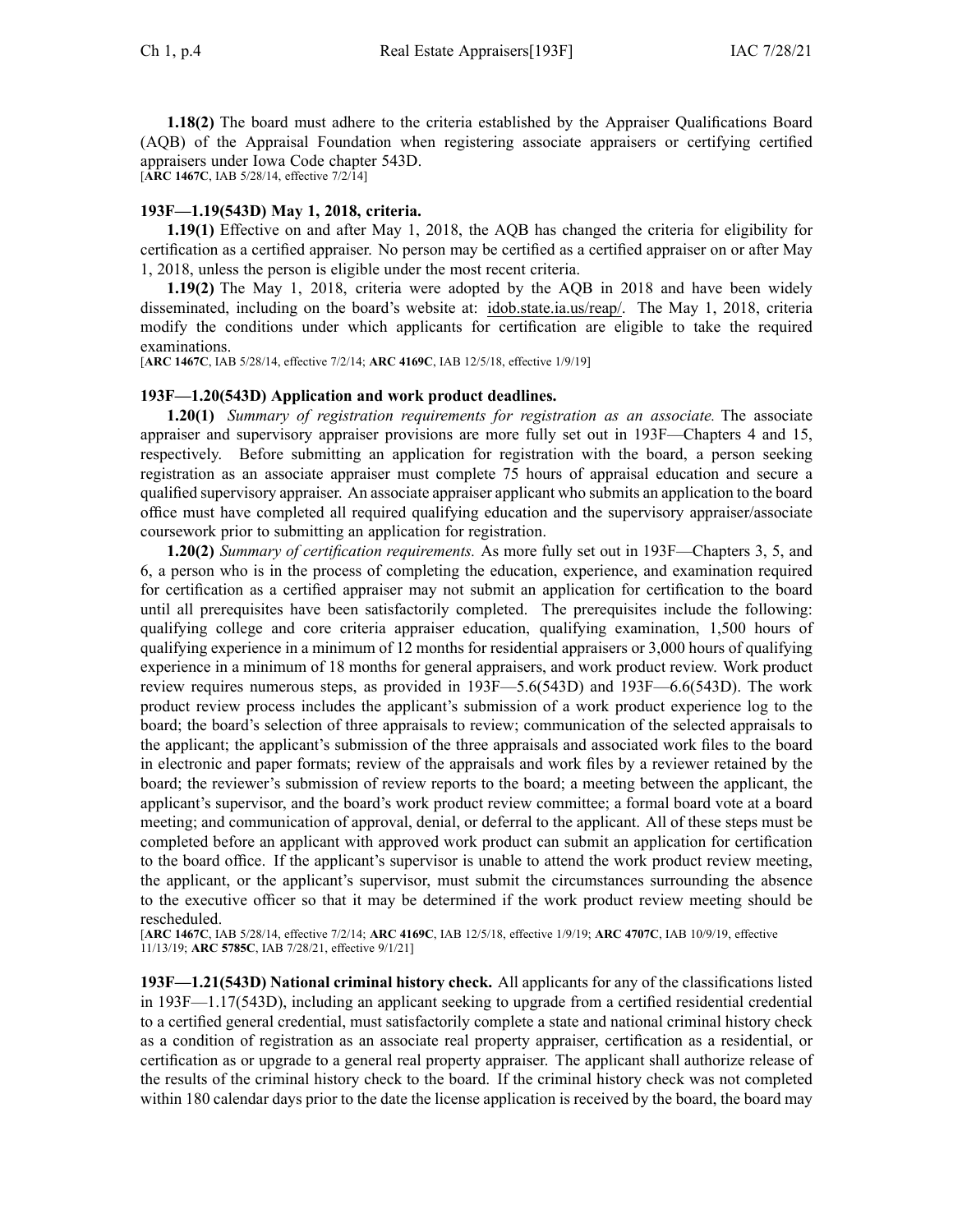perform <sup>a</sup> new state and national criminal history check or may reject and return the application to the applicant.

[**ARC [1467C](https://www.legis.iowa.gov/docs/aco/arc/1467C.pdf)**, IAB 5/28/14, effective 7/2/14; **ARC [3084C](https://www.legis.iowa.gov/docs/aco/arc/3084C.pdf)**, IAB 5/24/17, effective 6/28/17; **ARC [5237C](https://www.legis.iowa.gov/docs/aco/arc/5237C.pdf)**, IAB 10/21/20, effective 11/25/20]

## **193F—1.22(272C,543D) Process for board review of eligibility.**

As more fully set forth in, as described in, and in accordance with 193F[—Chapter](https://www.legis.iowa.gov/docs/iac/chapter/193F.13.pdf) 13, before applying for registration as an associate appraiser or certification as <sup>a</sup> certified appraiser, <sup>a</sup> person with <sup>a</sup> criminal history that may impair registration or certification may reques<sup>t</sup> that the board evaluate the prospective applicant's criminal history.

[**ARC [1467C](https://www.legis.iowa.gov/docs/aco/arc/1467C.pdf)**, IAB 5/28/14, effective 7/2/14; **ARC [5484C](https://www.legis.iowa.gov/docs/aco/arc/5484C.pdf)**, IAB 2/24/21, effective 3/31/21]

**193F—1.23(272C,543D) Applications.** Unless otherwise provided by rule of the board, abandoned applications shall be deemed withdrawn. An application is abandoned if the applicant has not accessed or modified the application through the board's electronic licensing database within the preceding six months, or when approved by the board but the applicant has failed to pay any required fees within 30 calendar days of the date approved by the board. For purposes of this rule, "application" means any request, application, registration, or petition submitted to the board through the licensing database, including but not limited to the following:

- 1. Add supervisor appraiser;
- 2. Associate appraiser registration;
- 3. Conversion application;
- 4. Course application;
- 5. Course instructor application;
- 6. Course provider application;
- 7. Examination and experience application;
- 8. Formal wall certificate request;
- 9. Pre-/post-course approval request;
- 10. Reactivation application;
- 11. Reciprocity application;
- 12. Reinstatement application;
- 13. Removal of associate from supervisor;
- 14. Removal of supervisor from associate;
- 15. Renewal application;
- 16. Temporary practice permit application;

17. General application to apply military service to an experience or educational requirement for licensure;

- 18. Background packet request;
- 19. Petition for waiver from administrative rules;
- 20. Request for change of legal name;
- 21. Request for verification (license and/or examination history); or
- 22. Request to change license address.

[**ARC [5237C](https://www.legis.iowa.gov/docs/aco/arc/5237C.pdf)**, IAB 10/21/20, effective 11/25/20; **ARC [5785C](https://www.legis.iowa.gov/docs/aco/arc/5785C.pdf)**, IAB 7/28/21, effective 9/1/21]

These rules are intended to implement Iowa Code sections [543D.4](https://www.legis.iowa.gov/docs/ico/section/543D.4.pdf), [543D.5](https://www.legis.iowa.gov/docs/ico/section/543D.5.pdf), [543D.7](https://www.legis.iowa.gov/docs/ico/section/543D.7.pdf), [543D.17](https://www.legis.iowa.gov/docs/ico/section/543D.17.pdf), [543D.20](https://www.legis.iowa.gov/docs/ico/section/543D.20.pdf) and [543D.22](https://www.legis.iowa.gov/docs/ico/section/543D.22.pdf) and chapter [272C](https://www.legis.iowa.gov/docs/ico/chapter/272C.pdf).

> [Filed 8/1/91, Notice 5/29/91—published 8/21/91, effective 9/25/91] [Filed emergency 4/9/93—published 4/28/93, effective 4/9/93]

[Filed 12/12/95, Notice 10/25/95—published 1/3/96, effective 2/7/96]

[Filed 2/28/96, Notice 1/3/96—published 3/27/96, effective 5/1/96]

[Filed 4/30/99, Notice 3/24/99—published 5/19/99, effective 6/23/99]

[Filed 2/1/02, Notice 11/28/01—published 2/20/02, effective 3/27/02]

[Filed 9/26/02, Notice 8/21/02—published 10/16/02, effective 11/20/02]

[Filed 2/22/07, Notice 1/17/07—published 3/14/07, effective 4/18/07]